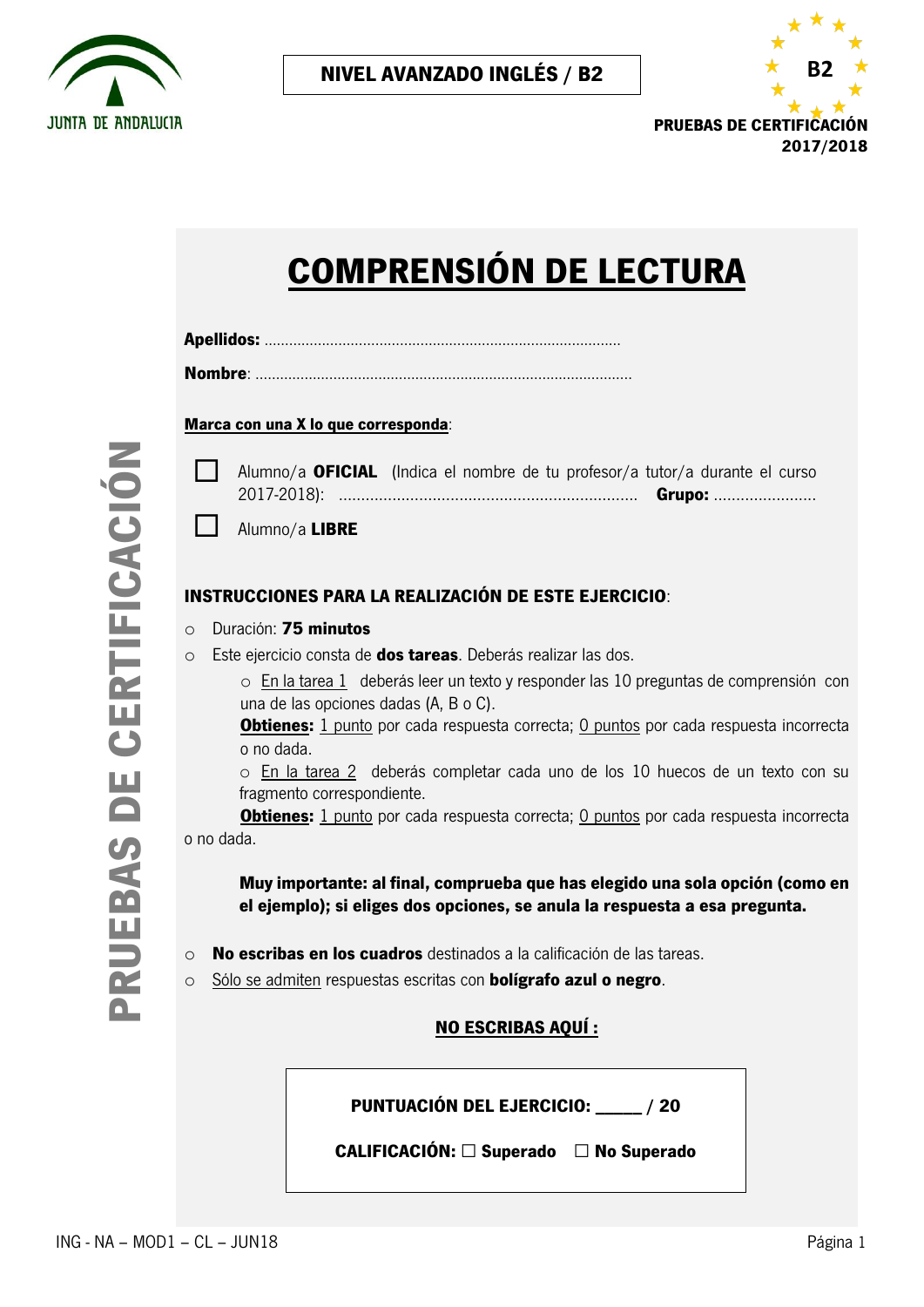



### **TAREA 1 - 10 puntos: Read the following text and answer the questions on pages 5 and 6.**

# **I found something I like in a store. Is it wrong to buy it online for less?**



**By Emma Brockes**

**Q**: I saw something I liked in a store but bought it cheaper online. Is this wrong?

**A**: I have been on a long journey with this. My first instinct was no; comparison shopping is completely legitimate. Why are you, the individual of limited means, required to compensate for structural inequities that give large retailers an advantage over small ones? Then I thought, hang on. Consumer power is a powerful weapon, and we should all be shopping more wisely, buying less, paying more, and spreading the wealth around more evenly. Then I rang a friend of a friend, who used to run a small shop in London, and heard what it was like from her side. And in the middle of this, I bought two pairs of ballet shoes online.

I should say from the outset that I shop on Amazon all the time and never feel guilty. Their diapers are even cheaper than Costco's, and given the crippling cost of baby essentials, cheap in my household wins. But you can't buy ballet shoes for babies on Amazon because the likelihood is they won't fit. And so I did what you did, and what a lot of us do.

There is a fancy dance shop a couple streets from my house. It is run by one of the big dancewear companies, so while it is not part of a multinational corporation, neither is it a mom and pop store. It is simply a venerable, old brand vested in a brick-and-mortar outlet that makes customers who aren't prima ballerinas feel uncomfortable while shopping there.

I went in. I asked the sales assistant about their refund policy. I marvelled at the dread still brought on by the words "ballet and tap" and wondered why I was sending my children to dance in the first place. Then I bought two pairs of ballet shoes, knowing full well I was going to take them home, try them on for size, then take them back and buy them somewhere cheaper online. In the store, the shoes were \$20 apiece. That night I found two pairs, box fresh and unworn, on eBay for a total of \$15 including postage.

For a moment, I felt good about this. I had got one over on the man. I had used the power of the internet to connect with individuals who were selling something I wanted to buy. All right, a \$31bn company got a piece of the action, but whatever. This wasn't like taking money from a local bookstore and giving it to Jeff Bezos. It was a victimless crime. In fact – why was I going to these lengths to justify myself? – it wasn't a crime at all. It was just good sense and smart housekeeping.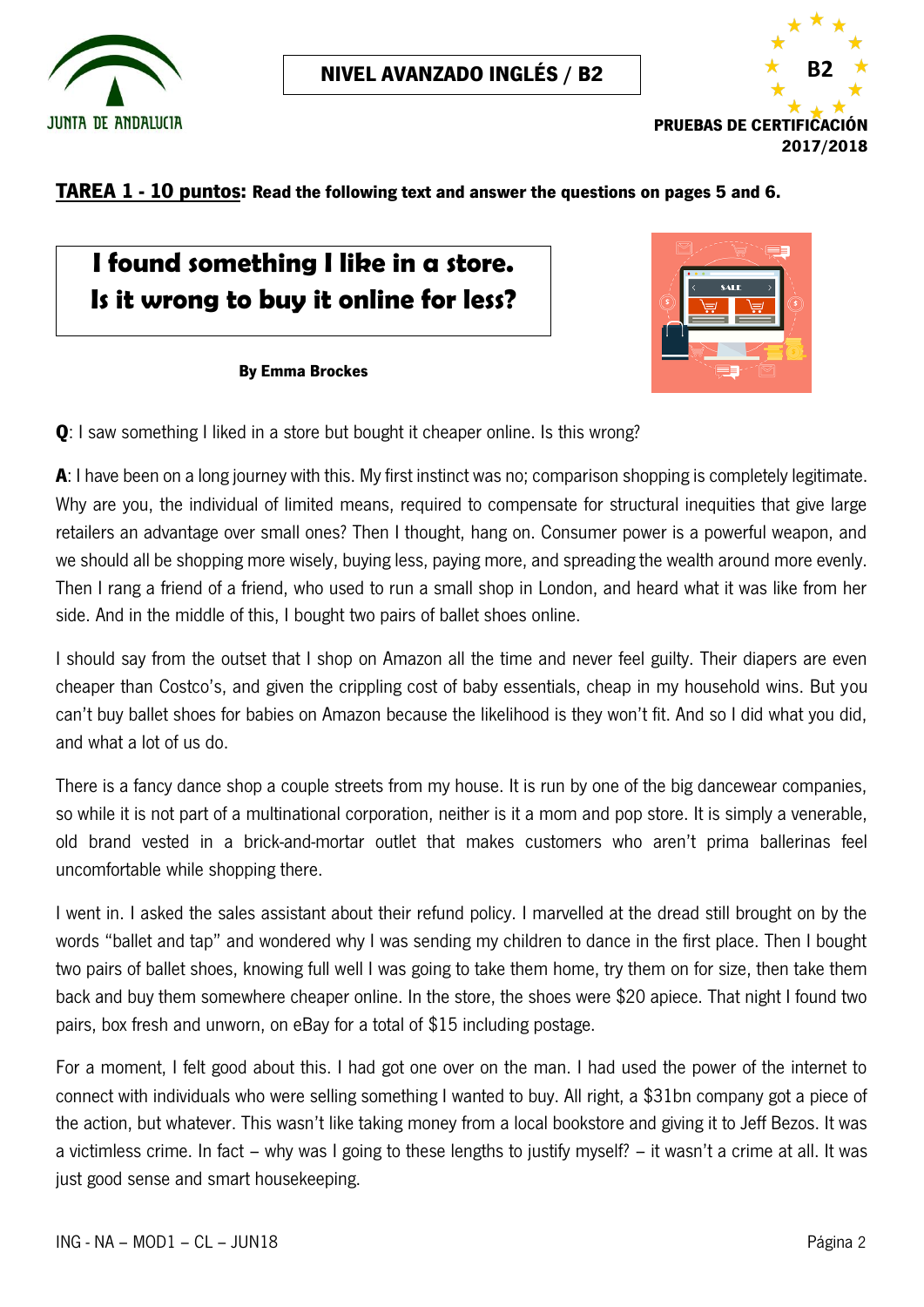



# **PRUEBAS DE CER 2017/2018 B2**

The next day, I returned the shoes. There is something heartbreaking about ballet slippers made for a two-yearold. They are tiny, and soft, and vaguely pitiful, and involving them in this dopey con did not give me a sense of wellbeing. The sales assistant remembered me and cheerfully processed the refund, and while I tried to make capital of the fact that the woman behind me in the queue – an elegant, blade-thin ballet teacher, by the looks of things – gave me the once-over, as if scanning me for the detonator under my clothes, I could hardly blame the store for this and felt lousy by the time I walked out. A week later, I still feel vaguely shabby about it.

I'm not entirely sure why and call Ruth, a friend's friend, who used to run a small eco-friendly store in north London. People would come in, she says, and ask her why it was more expensive than Tesco. "It would drive me nuts. They would say 'I can't afford your eco-shop', when they'd just ridden up on a \$2,000 bike. There's such a focus on cheapness; everything has to be cheaper, and discounted – and I'm not talking about buying a loo roll online, I'm talking about luxuries."

Ruth doesn't shop from Amazon and makes a point about the narrow terms in which most of us define value. This is true. I like having stores in my neighbourhood that aren't chain pharmacies or Starbucks. I like the idea of a dance shop on the corner, with a lady who remembers me when I go in and who will measure my children's feet if I drag them in too. For what amounts to a 20 quid difference, I wasted her time and contributed to the demise of something that makes life more livable. "By having shops," says Ruth, "you fulfill a function in your community that goes beyond the transaction. You're facilitating community interaction. If everything moves online, we push out the kind of shops that create these interactions. It's death by 1,000 knives."

If I were stronger, or richer, or less lazy and cheap, I might apply this principle to more of my shopping habits. As it is, making a distinction between essentials and luxuries, or between small stores and giants, or between a trivial price difference and gouging, seems like a good place to start. In answer to your question, if it feels wrong, it probably is wrong.

www.theguardian.com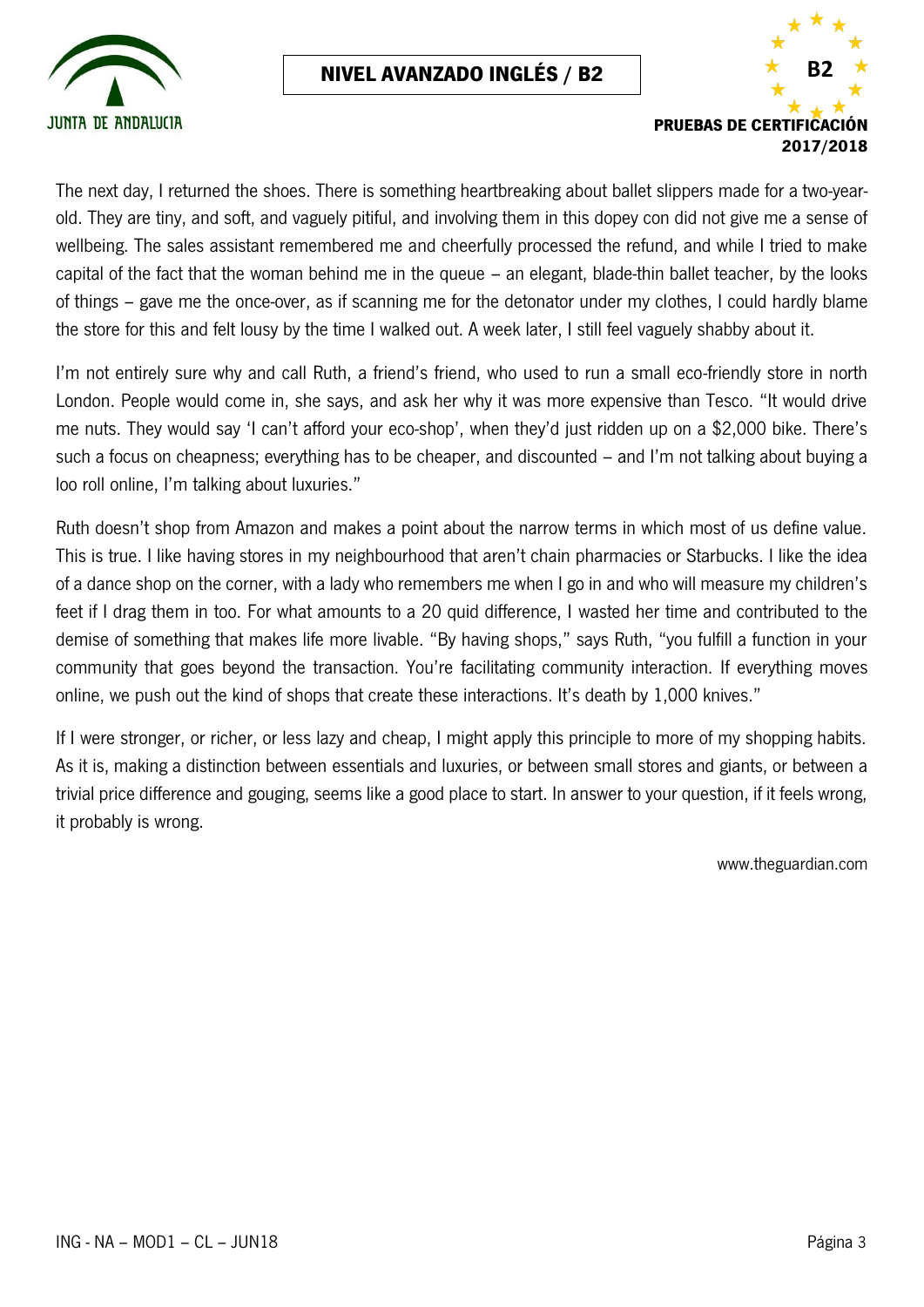



**TAREA 2 - 10 puntos: Read the following text and complete each gap with the most suitable fragment from the list A-M. You will find the fragments on page 6.**

## **Toxic timebomb: why we must fight back against the world's plague of plastic**

It's everywhere. From the Mariana Trench to the floor of the Arctic Ocean, **(0)** ...**E**... . It's in wildlife, seafood, sea salt and even on the surface of Mars. The world is blighted by plastic. Up to 12m tonnes of the stuff enters the world's oceans every year, **(1)** ........ , and it doesn't go to that magical place called "away".

Once in the oceans, it can float around for years, or even decades, before being swallowed by a bird or a whale. During that time, it can travel tens of thousands of kilometres, all the while absorbing contaminants from the sea water, **(2)**  .......... . When wildlife ingest plastic, the brew of toxic chemicals can be transferred to the animal's tissues with potentially dangerous consequences.

Often, though, plastic washes up on beaches. Pieces ranging from the size of a grain of sand to large buoys and nets litter the world's beaches, even on the most remote islands. Most of it travels from distant lands, having been washed off the deck of a ship or, **(3)** .......... , from a storm sewer or waste management facility. Once on the beaches, plastic items can entangle sea turtles, trap land crabs and cut off access to the sand by other beach dwellers. And it just keeps coming. More than 350m tonnes of plastics are manufactured each year and that number is only going up. This is a problem that's only going to get worse if we don't act fast.

Plastic never breaks down, it only breaks up. Sunlight and the ocean waves make plastic brittle with age, **(4)** .......... . Every piece of plastic ever made still exists somewhere in the world. Plastic is with us to stay and **(5)** .......... . But that doesn't mean we shouldn't do something about it.

We must reduce the amount of plastic in the oceans, an imperative noted in the United Nations' sustainable development goals. The best way to keep rubbish from washing up on beaches is to reduce our dependence on plastics, especially single-use items, and to make a commitment to seek out alternative materials where possible. Single-use items, so-called "disposable" items such as razors, cutlery, scoops and toothbrushes, are common on some of the most remote beaches in the world, including Henderson Island. This is an area where we all need to make better decisions **(6)** .......... and how we dispose of them.

**(7)** .......... . The Ocean Conference at the UN this June will hopefully lay the groundwork **(8)** .......... . But if we've learned anything from international climate strategies, it's that global environmental agreements take a long time to negotiate and even longer to implement. In the meantime, **(9)** .......... . And we need to.

For plastics, marine birds and remote islands are the canaries in the coalmine. We look to them to tell us about the health of the oceans **(10)** .......... . We need bold, decisive action if we are to save the oceans upon which we all depend and its charismatic islands and wildlife that have captivated us for centuries.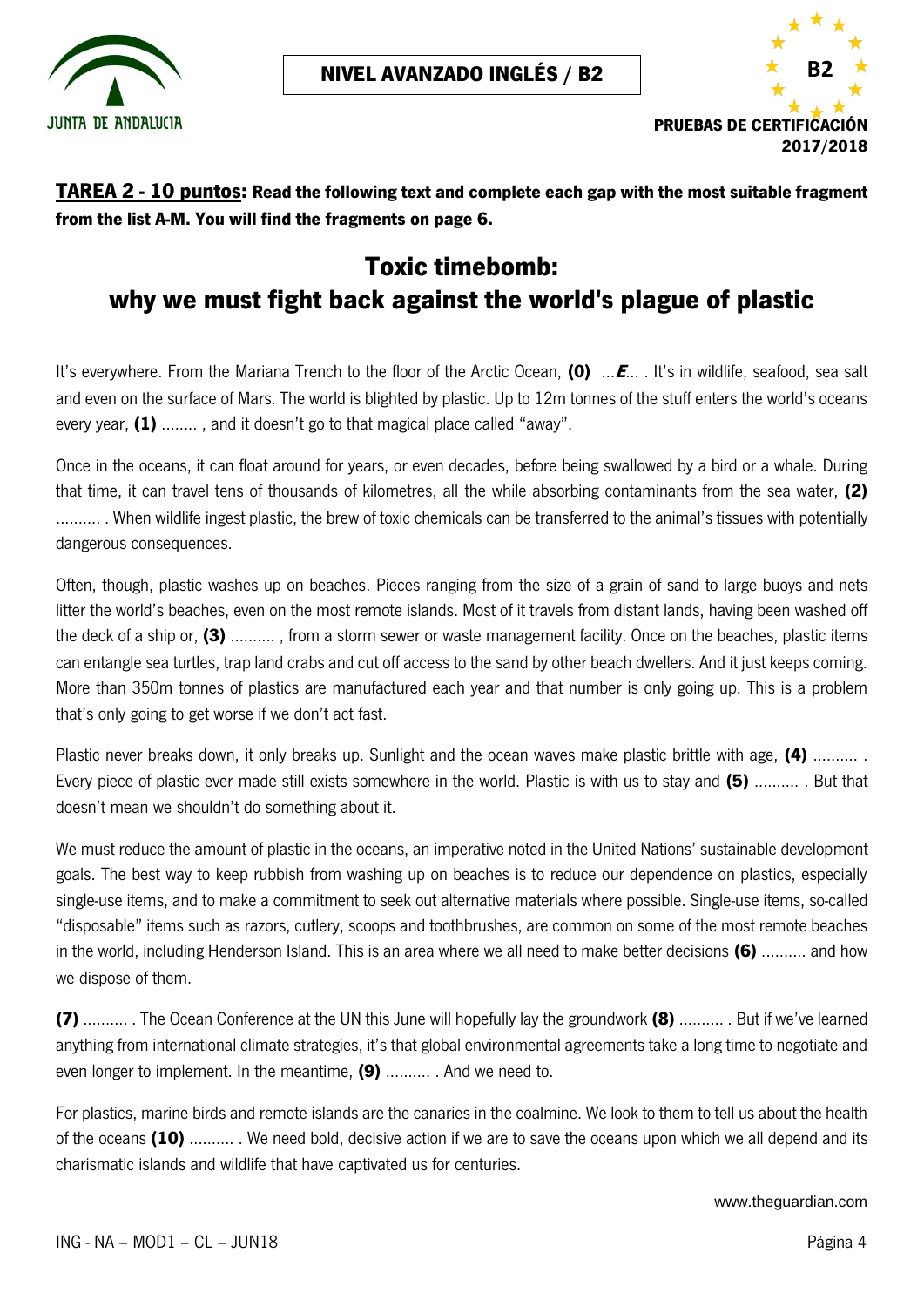

## **NIVEL AVANZADO INGLÉS / B2**

**PRUEBAS DE CERTIFICACIÓN 2017/2018 B2**

**Apellidos y Nombre:** ……………………………………………………………………………………………

**TAREA 1 - 10 puntos: Read the text about shopping online on pages 2 and 3. Choose the correct option (a, b, c) to complete each sentence. Only one of the answers is correct. Write your answers in the appropriate box. The first one (0) is an example. You will get 1 point per correct answer.**

|    | "I found something I like in a store. Is it wrong to buy it online for less?" | <b>Answers</b>                                                                                                                                                                                  |   |  |
|----|-------------------------------------------------------------------------------|-------------------------------------------------------------------------------------------------------------------------------------------------------------------------------------------------|---|--|
|    |                                                                               | 0. According to the text, shoppers                                                                                                                                                              |   |  |
|    | a)                                                                            | exert a mild influence on the balance between large-scale e-commerce and local<br>shops.                                                                                                        | C |  |
|    | b)<br>c)                                                                      | have no influence on the balance between large-scale e-commerce and local shops.<br>have the means to influence the balance between large-scale e-commerce and<br>local shops through shopping. |   |  |
|    |                                                                               | 1. When choosing where to shop the author decides depending most of all                                                                                                                         |   |  |
|    | on                                                                            |                                                                                                                                                                                                 |   |  |
|    | a)                                                                            | price                                                                                                                                                                                           |   |  |
|    | b)                                                                            | availability                                                                                                                                                                                    |   |  |
|    | C)                                                                            | the impact on the retailer's business.                                                                                                                                                          |   |  |
|    |                                                                               | 2. The dance shop the author visits is                                                                                                                                                          |   |  |
|    | a)                                                                            | a family business                                                                                                                                                                               |   |  |
|    | b)                                                                            | a branch of a franchised firm.                                                                                                                                                                  |   |  |
|    | C)                                                                            | a well-established shop for a niche market.                                                                                                                                                     |   |  |
|    |                                                                               | 3. The author buys the ballet shoes                                                                                                                                                             |   |  |
|    | a)                                                                            | wondering whether to keep them.                                                                                                                                                                 |   |  |
|    | b)                                                                            | being certain that she'd return them later.                                                                                                                                                     |   |  |
|    | C)                                                                            | despite the fact they were non-refundable.                                                                                                                                                      |   |  |
|    |                                                                               | 4. After she bought the ballet shoes online she justified herself by claiming                                                                                                                   |   |  |
|    | a)                                                                            | no individual had been directly harmed.                                                                                                                                                         |   |  |
|    | b)                                                                            | her purchase had absolutely no effect on Ebay.                                                                                                                                                  |   |  |
|    | c)                                                                            | big companies were to blame for lower prices.                                                                                                                                                   |   |  |
|    |                                                                               | 5. When the author returned the shoes to the shop                                                                                                                                               |   |  |
|    | a)                                                                            | she felt relieved to be done with this issue.                                                                                                                                                   |   |  |
|    | b)                                                                            | she felt she was somehow doing something wrong.                                                                                                                                                 |   |  |
|    | C)                                                                            | she had contradictory feelings, but eventually felt fulfilled.                                                                                                                                  |   |  |
| 6. |                                                                               | The woman who looked like a ballet teacher in the shop.                                                                                                                                         |   |  |
|    | a)                                                                            | looked down on the author because she was not a teacher.                                                                                                                                        |   |  |
|    | b)                                                                            | made the author feel like an outsider.                                                                                                                                                          |   |  |
|    | c)                                                                            | thought the author had hidden something under her clothes.                                                                                                                                      |   |  |
| 7. |                                                                               | Ruth criticizes the fact that her customers                                                                                                                                                     |   |  |
|    | a)                                                                            | claimed they couldn't afford her products.                                                                                                                                                      |   |  |
|    | b)                                                                            | made questions about the shop.                                                                                                                                                                  |   |  |
|    | c)                                                                            | needed discounted products.                                                                                                                                                                     |   |  |